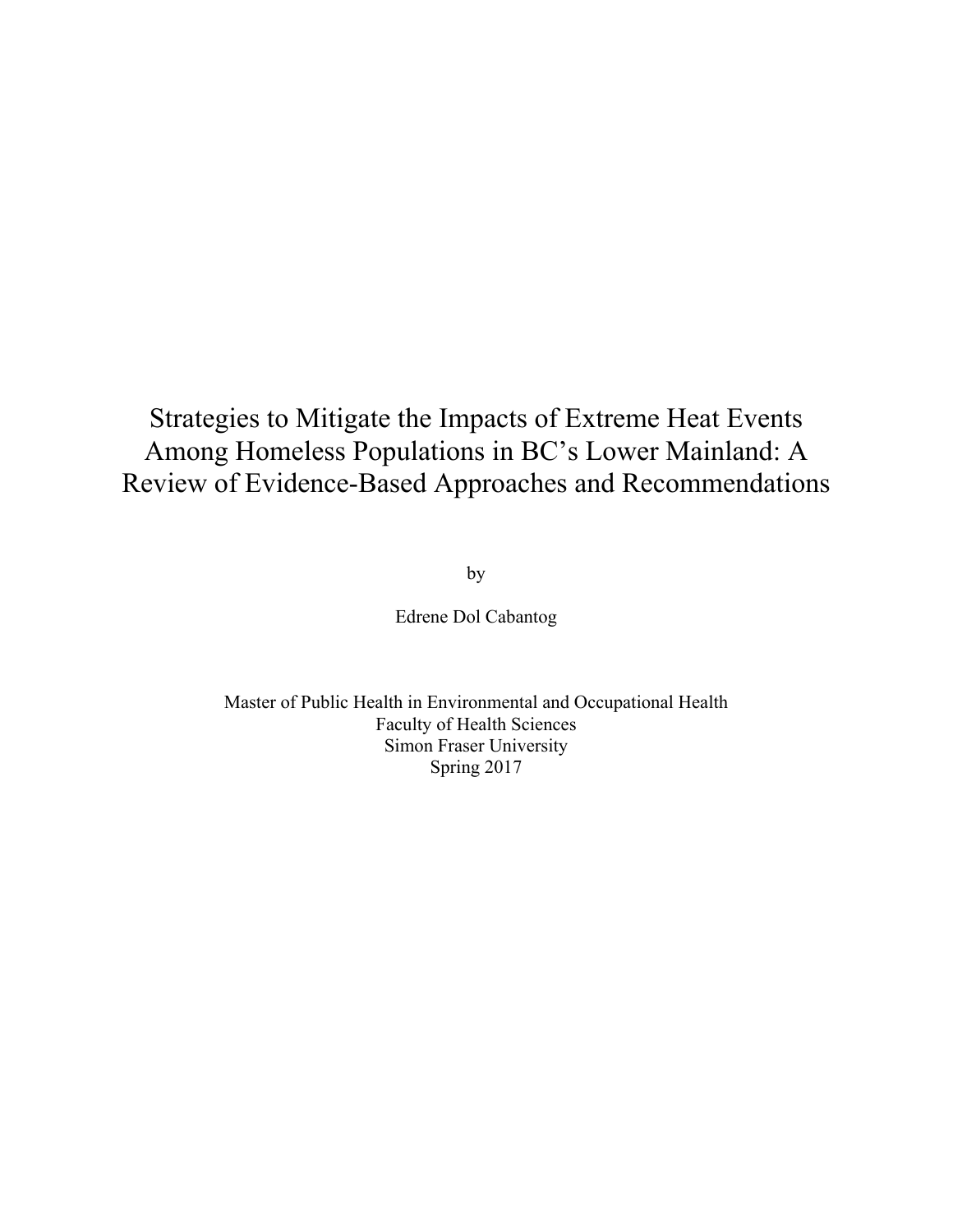# **Summary**

### *Introduction*

- Climate change has led to an increase in extreme heat events (EHE) in Canada and globally, which are directly associated with morbidity and mortality.
- Homeless populations are particularly vulnerable to the health effects of EHE due to a combination of broad risk factors.

### *Methods*

- To examine the current state of knowledge on ways to mitigate the risks of EHE in academic literature, twenty-three studies from five databases were reviewed.
- Studies that shared similar contexts, research questions, study designs, methodologies, health outcomes and/or program plans were then thematically grouped into subdisciplines of research for analysis.

### *Results and Discussion*

- Five main themes emerged from the studies that were returned from the database searches: 1) the usefulness of geospatial mapping to identify EHE hotspots and vulnerable populations, 2) the paucity of complete and/or adequate data for surveillance of heat-related morbidities and mortalities, 3) the inclusion of social and economic factors in EHE studies is integral to understanding and addressing each community's unique needs, 4) the importance of built environment features in long-term mitigation of and adaptation to EH impacts, and 5) the alignment of multiple stakeholders' perceptions on the risks associated with extreme heat exposure is crucial for effective coordination of EHE responses and evaluation.
- Most publications lacked an in-depth examination of strategies to address homeless people's specific health needs.
- Opportunities and challenges around data limitations, inconsistent definitions of heatrelated illnesses and deaths, as well as analytical gaps in EHE research and practice were explored.

### *Conclusions*

- This capstone project proposes eight recommendations for Health Authorities in BC's Lower Mainland to reduce the impacts of EHE on the homeless population.
- Priority action items include but are not limited to: the involvement of homeless people in intervention dialogues; the increase in the availability of and accessibility to cooling spaces; the enhancement of health service delivery for homeless people; and the improvement of data gathering practices to facilitate surveillance and evaluation.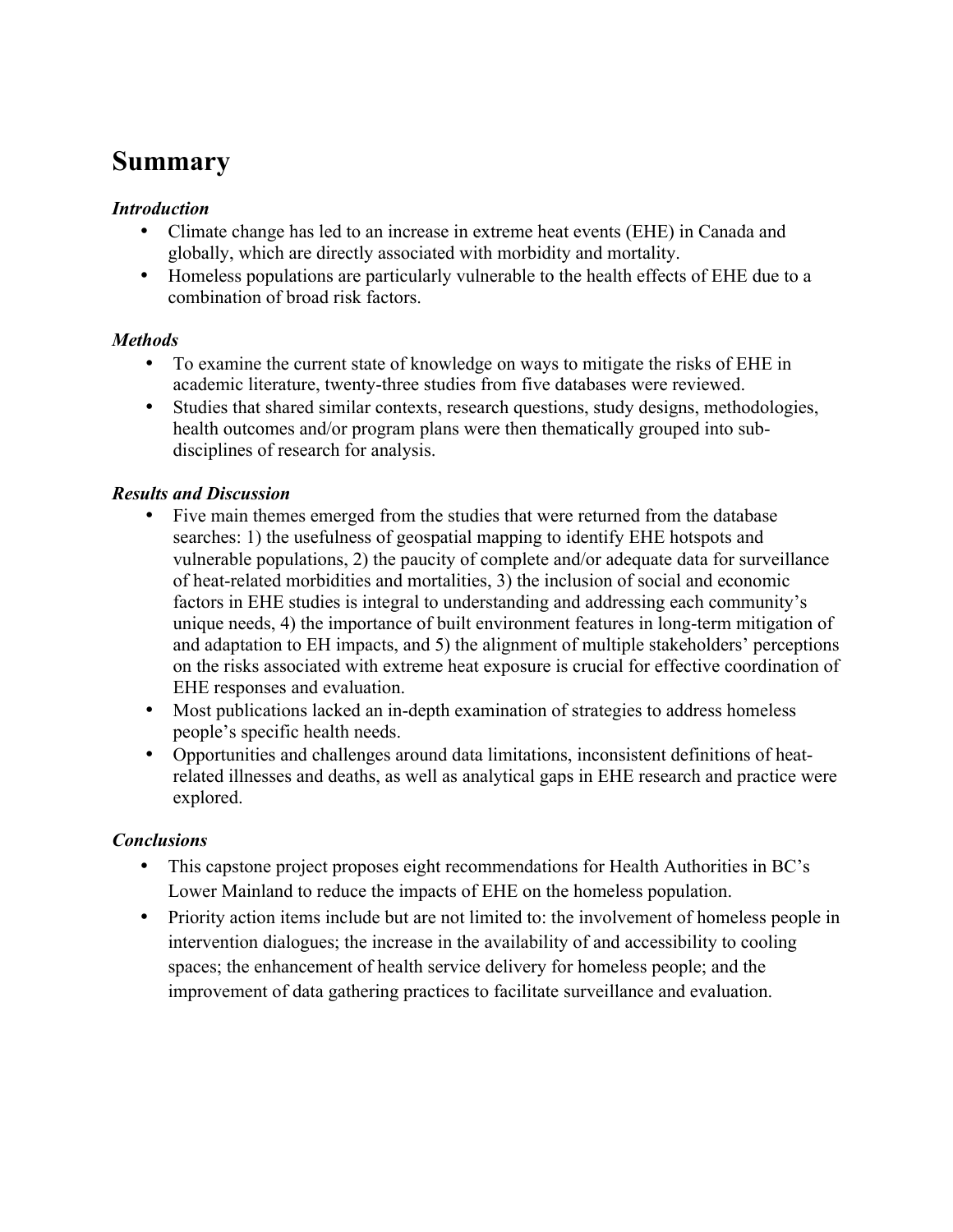## **1. Introduction**

Since the mid-twentieth century, the synergistic occurrence of natural factors and anthropogenic activities has accelerated climate change in Canada and globally (1,2). The key drivers of changing climate patterns over time can be attributed to rising greenhouse gas emissions through the burning of fossil fuels and changes in land-use patterns (1,2). In the past century alone, global temperatures have risen by 0.8 degrees Celsius or 1.4 degrees Fahrenheit (3). Furgal *et al*. as cited by Lemmen *et al.* (2) stated that at the individual level the direct impacts of more extreme hot weather (EHW) pertain to increases in heat-related morbidity and mortality. EHW also has indirect consequences, namely increases in the incidence and transmission patterns of infectious diseases, as well as changes in a person's psychosocial wellbeing (2). These direct and indirect health outcomes of climate change should be of concern to the scientific community.

### **1.1 – Extreme Heat Events**

According to the United States Environmental Protection Agency (USEPA), as cited by the US Centers for Disease Control and Prevention (4), extreme heat events (EHE) are characterized by "summertime weather that is substantially hotter and/or more humid than average for a location at that time of year" (p.3). Climate models have projected that EHE will increase in frequency, magnitude and duration sooner rather than later (2,3).

Common illnesses associated with extreme heat (EH) are heat edema, heat rash, heat cramps, fainting, heat exhaustion, and in severe cases, heat stroke, which could be fatal (5). EH can also aggravate certain health conditions, particularly those that are cardiovascular and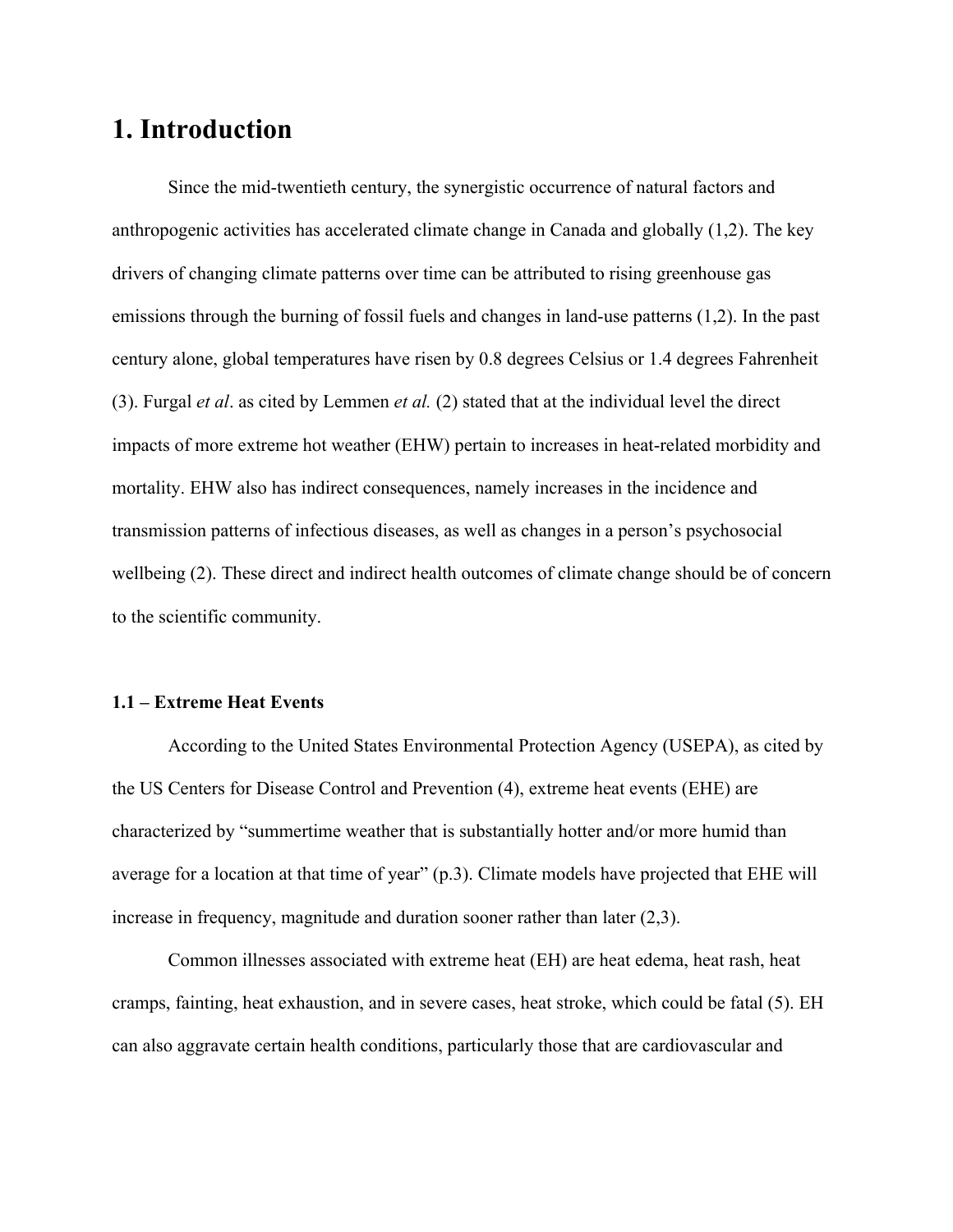respiratory in nature (4). Thus, excess heat can be considered as a toxic exposure to human health. Its acute and unexpected onset also renders it as a "silent killer" (6).

#### **1.2 – Target Population**

The focus of this capstone project will be on absolutely homeless populations who are street-entrenched (8). Several factors associated with living in a street environment exacerbate their vulnerability to EHE, which more privileged members of society do not experience in isolation or concomitantly. These include exposure to the outside environment with minimal protection; compromised physiological functions; reliance on active travel to reach places; inadequate access to water; malnourishment; the early onset of geriatric conditions; clustering in urban cores with urban heat islands; the lack of social networks for support and financial means to seek health resources; and for many, challenges related to mental illness and/or substance use problems (3,7, 9-18) – all of which have health repercussions.

#### **1.3 – Background**

The City of Vancouver, which is served by Vancouver Coastal Health Authority (VCHA), was the first municipality in British Columbia (BC) to initiate a Hot Weather Preparedness and Response Plan in 2010 (19). Other municipalities have begun to follow Vancouver's footsteps and develop their own local EHE responses, namely the Cities of Abbotsford and Pitt Meadows under Fraser Health Authority (FHA), albeit on a small-scale.

However, a policy scan revealed that the rest of the communities in the Lower Mainland have yet to develop their own hot weather plans. This is a significant gap in terms of providing homeless populations with health and support services during EHW. Therefore, a critical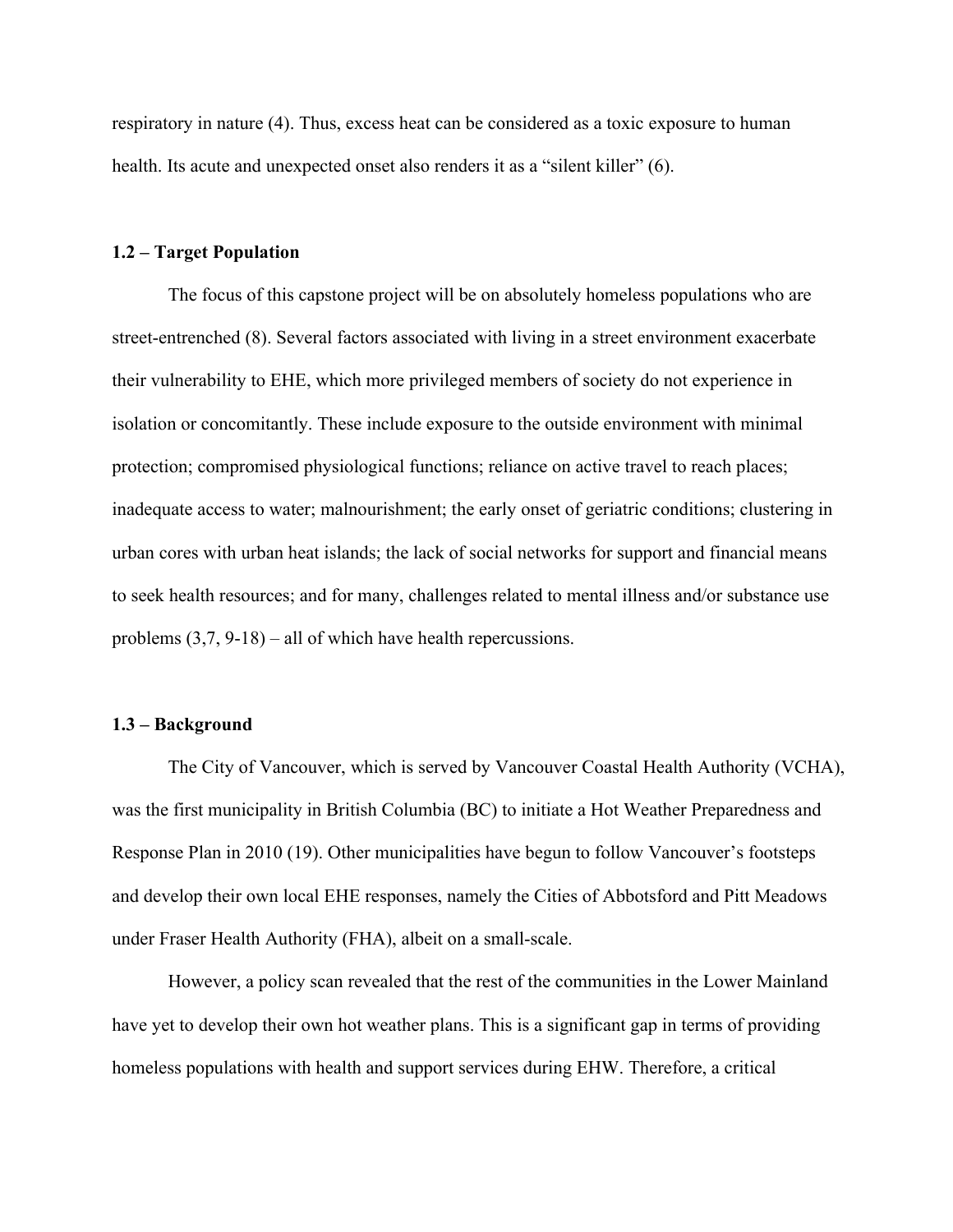investigation of evidence-based approaches is warranted to expand on existing programs and to provide regional Health Authorities with guidelines to reach and work with other communities where heat response plans are lacking.

#### **1.4 – Purpose**

This capstone project seeks to address the following research questions: What is the current state of knowledge on ways to mitigate the risks of EHE in the peer-reviewed literature? What strategies could be incorporated by Health Authorities in the Lower Mainland region of BC to reduce the impacts of extreme heat events on the homeless population?

### **2. Methods**

Twenty-three articles were reviewed from five databases to address the research question stated above (see Appendix A). The information derived from these academic sources was then critically reviewed as evidence that can support the development of EHE mitigation strategies for homeless populations that Health Authorities in BC can uptake. Information on common contexts, research questions, study designs, methodologies, health outcomes and program plans was extracted from each article. Studies that shared one or more of these elements were then thematically grouped into sub-disciplines of research for analysis.

## **3. Results and Discussion**

Albeit most publications acknowledged that homeless people are among the most vulnerable sub-populations to the impacts of EHE, an in-depth and focused discussion of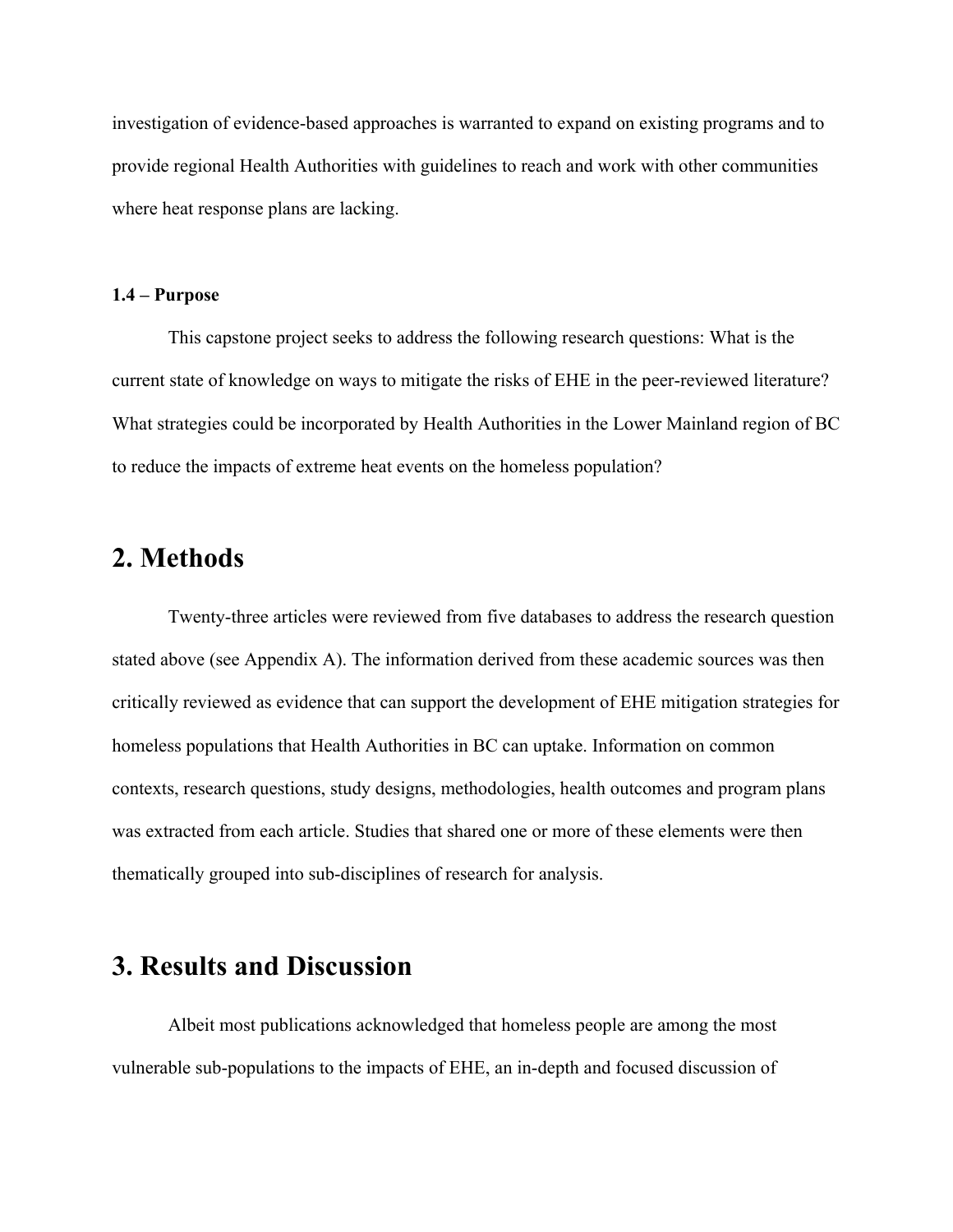strategies to address this group's specific health needs was considerably lacking. Very few studies directly investigated the impacts of climate change on the health of the homeless. This itself was a crucial finding for the communities of research and public health practice. However, five main themes emerged from the studies that were returned from the database searches.

#### **3.1 – Geospatial Mapping**

Geospatial mapping has been used in EHE studies and their subsequent impacts on human health in the USA, particularly in states with dry and arid climates. Uejio *et al.* (20) and Eisenman *et al.* (21) both used ecological spatial analysis in Maricopa County, Arizona (and Philadelphia, Pennsylvania for the former) to study heat mortality using indicators involving building characteristics, socioeconomic vulnerability, and neighbourhood stability. Fraser *et al.* (15) also used this technique to determine inequities in private and public cooling resource access in Los Angeles, California and Maricopa County.

In Melbourne, Australia, Loughnan, Nicholls and Tapper (22) generated heat vulnerability maps in Melbourne using an index with environmental, health and demographic variables. In Arad, Romania, Papathoma-Koehle *et al.* (23) applied a risk assessment methodology to generate hazard and impact maps of heat vulnerability. Aminipouri, Knudby and Ho (24) used three indicators to also map heat vulnerability in Vancouver at the census dissemination area (DA) level. Such advances in software and modelling techniques have offered public health practitioners with promise in preventing heat-related illnesses and fatalities.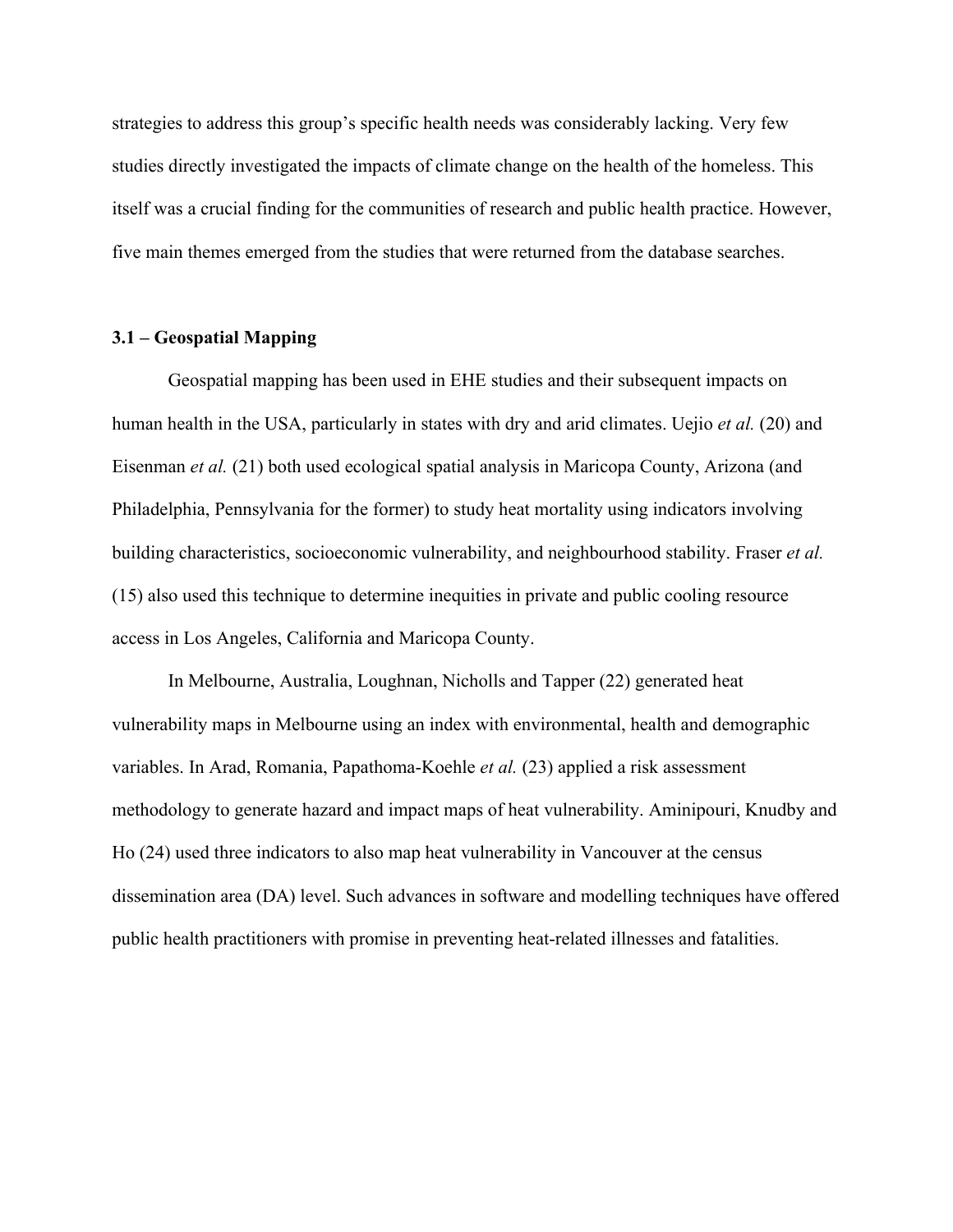#### **3.2 – Surveillance Data**

The need for a strong surveillance system in Canada became event after Koutsavlis and Kosatsky (25) assessed that most cold-weather related environmental-temperature injuries occurred at a rate of 3.1 per 100,000 person years, and deaths at 0.3 per 100,000 person years on Montreal Island in 1999. Similarly, Coates, Haynes, O'Brien, McAneney and de Oliveria's (26) estimated from heat deaths coded using different nomenclature over time in Australia that 5,332 people died due to EHE from 1844 to 2010. Likewise, Johnson *et al.* (27) linked vital statistics and medical examiner data from 1990 to 2011 in Oklahoma and found 364 confirmed and probable heat-related deaths. In another study, heat-stress calls increased dramatically when temperatures exceeded 35 degrees Celsius in the Chicago and 45 degrees Celsius in Phoenix, indicating that people in Chicago are less acclimatized to EH (28). Further, Chen *et al.* (29) found that non-accidental deaths increased by 2.5% (that is, four excess deaths) without lag time per 5-degree Celsius increase in daily mean temperatures between June and August in Ontario.

One health care resource typically accessed by disadvantaged populations such as the homeless is emergency departments (ED) (30). Data from ED can be supplemented by information from paramedic and emergency medical systems to facilitate real-time reporting of cases (30), potentially capturing more homeless peoples' experiences for surveillance and program planning.

#### **3.3 – Social and Economic Factors**

The literature strongly suggests that researchers and other institutional bodies recognize the interplay between macro-level social determinants of health and the incidence of heat illness and mortality. However, Yardley, Sigal and Kenny (31) suggested that the pathways through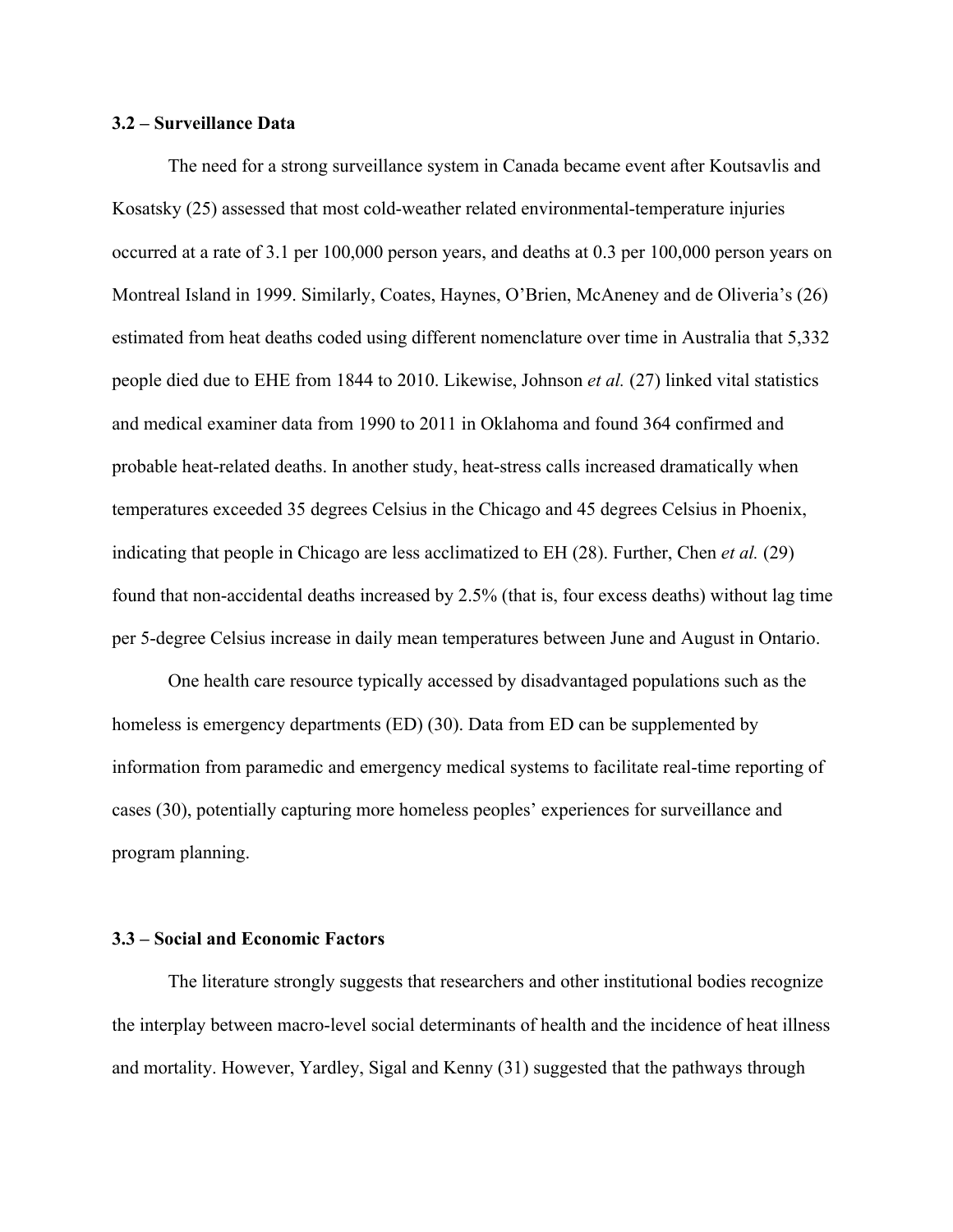which these broader social factors aggravate or mitigate risks due to EHE are poorly understood, as demonstrated by diverse hypotheses that authors have presented.

Loughnan *et al.* (22) found that the proportion of aged care facilities, ethnicity, households with single persons over 65 years old, areas with a large proportion of persons in the age groups of 0-4 years old and 65 plus, and urban density were significantly correlated with the spatial distribution of their vulnerability index. Other studies have also shown that factors associated with social vulnerability, such as poverty, social and linguistic isolation, are positively associated with greater heat distress calls (HDC) and heat mortality (20,21,24,32). In addition, Harlan, Declet-Barreto, Stefanov and Petitti (32) geocoded places of injury from death certificates as a proxy for street addresses for 50 individuals presumed to be homeless and found that deaths occurred mostly in inner-city high vulnerability areas (32).

Investigations of homeless people's behaviours can also be used to guide EHE studies when detailed information is not available. For example, Karner, Hondula and Varnos (33) found that low-income individuals and other vulnerable populations were more likely to be exposed to EH through non-motorized travel. This can be applied to homeless populations because homeless people mainly rely on walking to travel (14).

#### **3.4 – Built Environment Features**

Fraser *et al.* (15) reported that accessibility to cooling resources decreases from urban to suburban areas, which could be due to decreasing parcel and intersection densities, and increasing land use homogeneity. After controlling for social vulnerability, Eisenman *et al.* (21) found that more publicly available cooling spaces was negatively associated with heat-related illness as maximum temperature increases. These results are consistent in Vancouver, where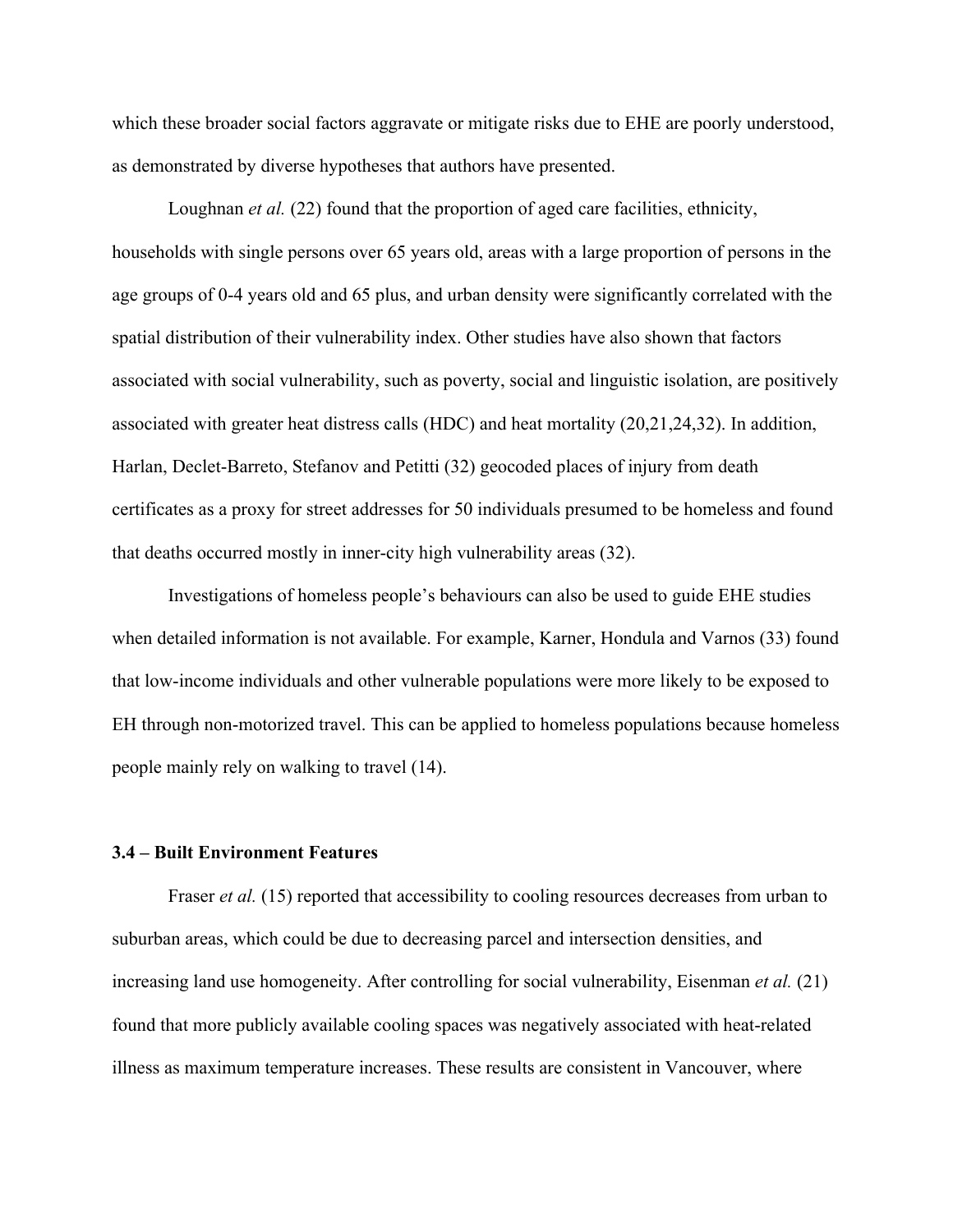Aminipouri *et al.* (24) found that DAs with populations highly vulnerable to EHE had low vegetation, were exposed to hot surface temperatures, not close to cooling and health infrastructure, and had environments where heat exposure was elevated.

In another Canadian study, Graham, Vanos, Kenny and Brown (34) found that census tracts which saw a marginal increase of tree cover from 0% to 5% had 80% fewer ambulance calls, while a 75% decrease in ambulance calls was observed when hard surface cover proportion decreased from more than 75% to 70-75% (34). Harlan *et al.* and Klein Rosenthal, Kenney and Metzger (32,35) arrived at comparable results, as they found that impervious land cover was a predictor of a greater odds of mortality.

#### **3.5 – Aligning Perspectives on EHE Risks and Responses**

The largest barrier to effectively coordinate activities to mitigating the impacts of EHE is the lack of awareness on the unique and complex needs of the homeless among stakeholders who have the capacity to address them. Ramin and Svoboda (7) reported that up until recently no papers had delved into this inquiry of the effects of climate change on the homeless due to a lack of systematically collected data for epidemiological evidence.

In 2013, Cusack, van Loon, Kralik, Arbon, and Gilbert (36) conducted a qualitative study on the needs of the homeless in Adelaide, Australia, confirming the challenges on service providers' end to respond to homeless individuals' health needs due to limited resources, and on that of homeless individuals as they struggle with discrimination in health and social settings. This is concerning because not all homeless people are aware of the dangers of EHE (37).

Schuch, Serrao-Neumann and Choy (38) also found that vulnerable groups in a community do not appear to be engaged or involved at all in heatwave management planning.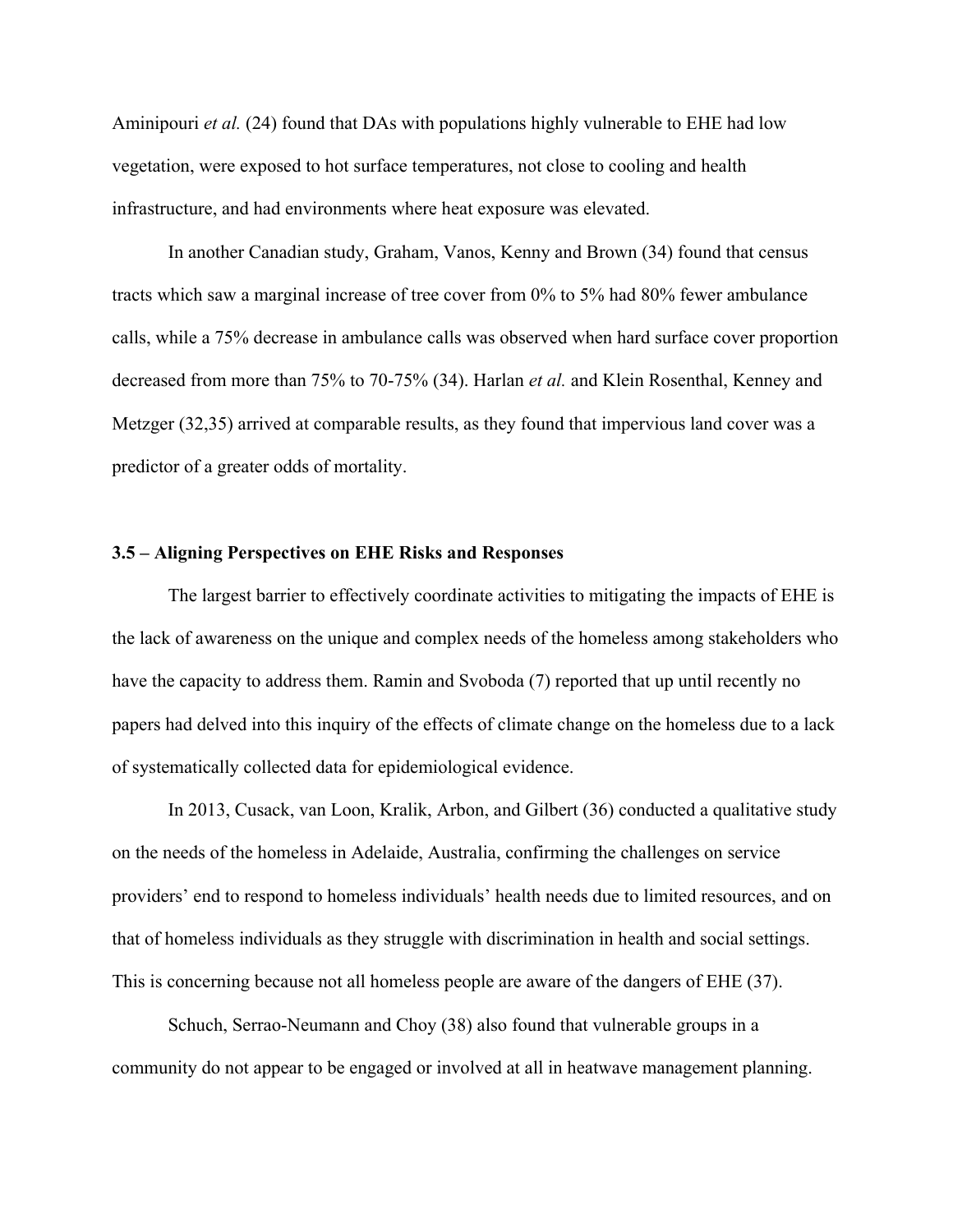Bassil and Cole (39) found that awareness of heat events and alerts is universal in the public, but this is not reflected in practice when responding to EHE. In contrast, Schuch *et al.* (38) found that perceptions of heatwaves were not consistent among the stakeholders that they interviewed. Zuo *et al.* (40) concluded that a greater focus is needed on understanding the cultural and behavioural implications of structural and technological mechanisms to adequately mitigate EHE impacts on vulnerable populations.

#### **3.6 – Strengths and Limitations**

#### *3.6.1. Data Limitations*

While a visual representation of EHE and potential intervention hotspots may be appealing to policy makers, it can be challenging to map variables that speak to the socioeconomic context of a place such as health status, as these data are either difficult to obtain, are protected for confidentiality reasons, or are not available in spatial format (23). Although many Canadian sources contain rich population-level data, the absence of a spatial format and data specific to DAs within smaller municipalities can be barriers to mapping analyses.

Nevertheless, geospatial mapping is cost-effective analytical tool (21), which merely requires computer software, access to adequate datasets, and working with researchers with technical and analytical skills. Even with preliminary findings, this strategy could be most beneficial to municipalities where heat warning systems and response programs have yet to be developed (20), such as the majority of communities in the Lower Mainland.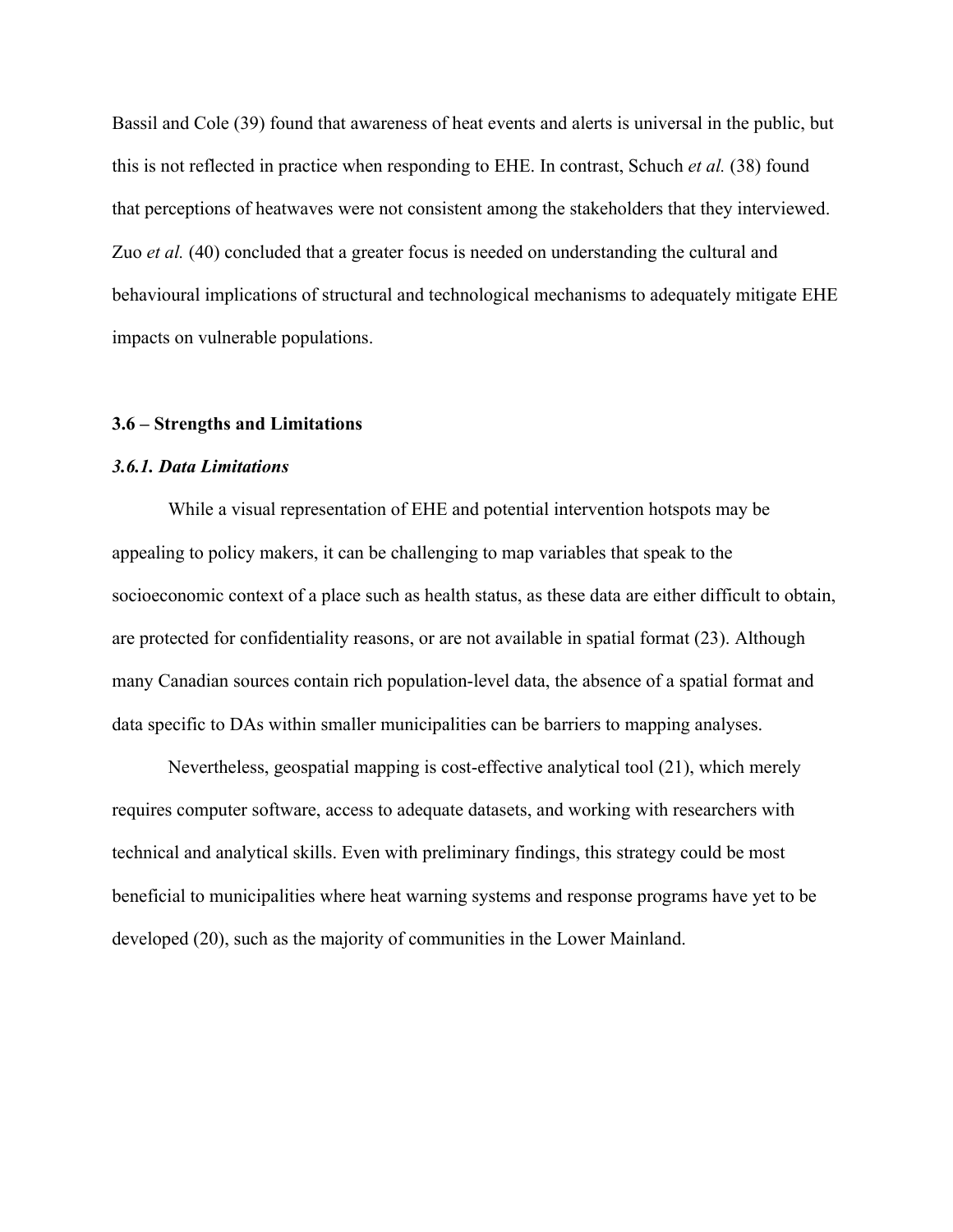#### *3.6.2. Inconsistent Definitions of Heat-Related Illnesses and Deaths*

Cases might be underestimated due to inconsistent definitions of what constitutes a heatrelated illness or death across different time periods and between several data sources (25,26). Koutsavlis and Kosatsky (25) also recognized that their hospital data did not include patients who sought medical care from physicians in emergency rooms without admission, as well as community resources, which people are more likely to access with less serious environmental injuries. Moreover, cases may be underestimated due to errors in diagnostic practices (25).

#### *3.6.3. Analytical Gaps*

The lack of sufficient spatial data on the homeless population prevented Aminipouri *et al.* (24) from including this group in their analysis of heat vulnerability and HDCs, which may have underestimated the impacts of EHE. Homeless people may have also been underrepresented in Uejio *et al.*'s (20) study, as they are less likely to have access to telephone service. Their transient nature may have led to misclassification bias because locations of HDC may not align with the neighbourhood where they were originally censused  $(20)$ .

However, finding ways to adequately study morbidity and mortality patterns among homeless people is not an impossible task, as shown by Harlan *et al.*'s (32) work. There is also value in current research that may not directly involve homeless people, as findings can inform upstream policies and actions that may protect other vulnerable groups from homelessness.

## **4. Conclusions**

The progression of climate change will be evident for many decades, and perhaps even centuries (2). Absolutely homeless populations in the Lower Mainland are particularly prone to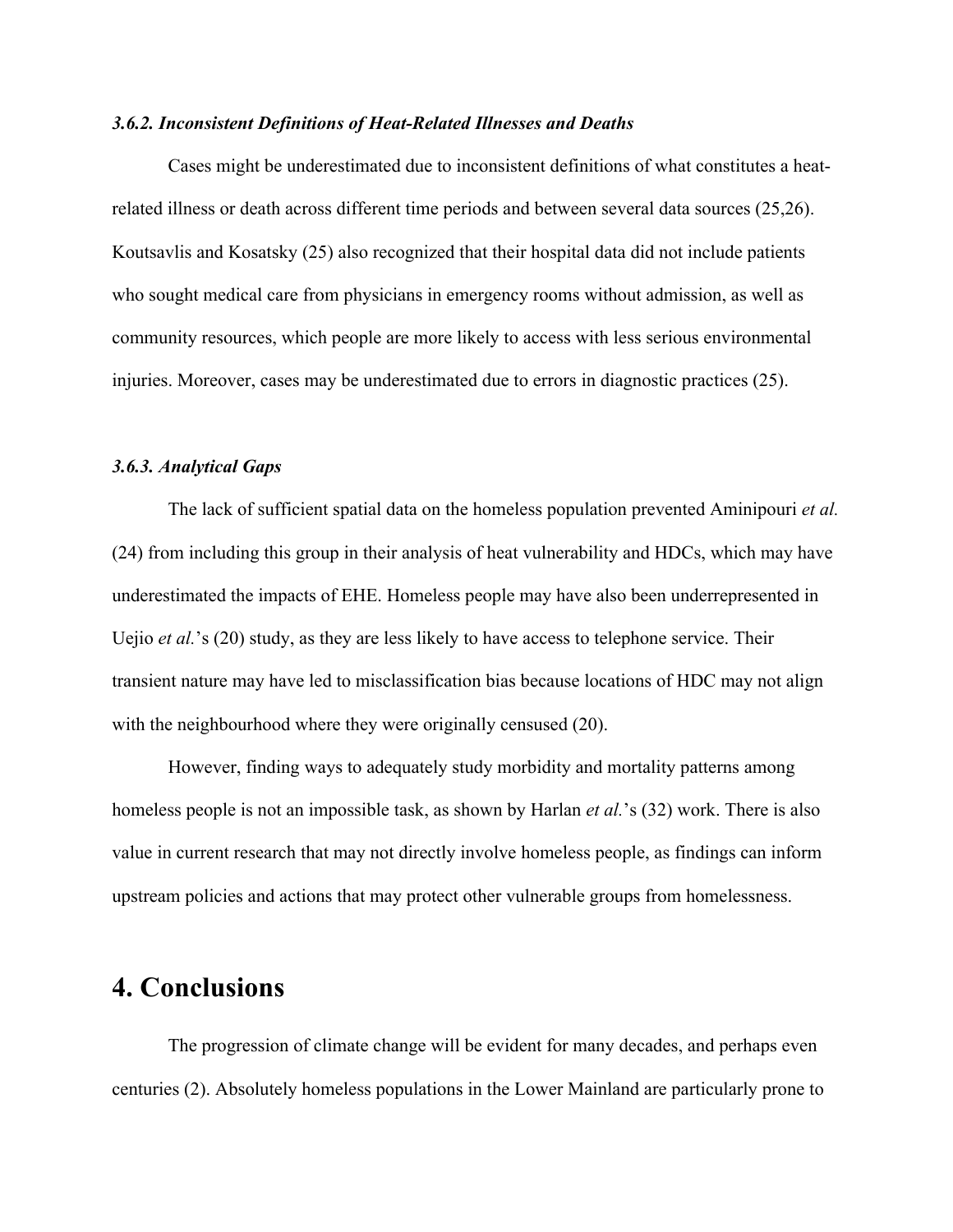the effects of EHE as climate change continues. Yet, this group is evidently ignored in academic literature on EHE and health despite existing notions that the best interventions to a public health problem are evidence-based.

The findings of the literature review from existing studies on EHE revealed five areas to explore. Eight recommendations are presented below to create policies and programs that can bridge the gaps between evidence and practice in the mitigation of EHE. These should be considered as priority action items in preparation for EHEs in the Lower Mainland:

- Establish formal partnerships between VCHA, FHA, the BC Centre for Disease Control, and BC Housing to up-scale existing EH programs and guide the development of EHW response programs where needed;
- Involve homeless people in intervention dialogues;
- Create a consistent alert protocol across Health Authorities;
- Increase the availability of and accessibility to cooling spaces;
- Enhance health service delivery for homeless people;
- Increase outreach services and communication with homeless populations;
- Improve data gathering practices to facilitate surveillance and evaluation; and
- Explore higher-level policy changes for the health of communities.

The potential solutions presented here are a non-exhaustive list of the possible ways to address EHE. Rather, these are steps that can be taken by stakeholders in the community, such as local Health Authorities, who share a common vision of a healthier, greener future for themselves and others, including those who are disadvantaged in the interim. Future analyses should consider longer-term solutions to mitigating and adapting to the impacts of not just EHE, but all the ramifications of climate change.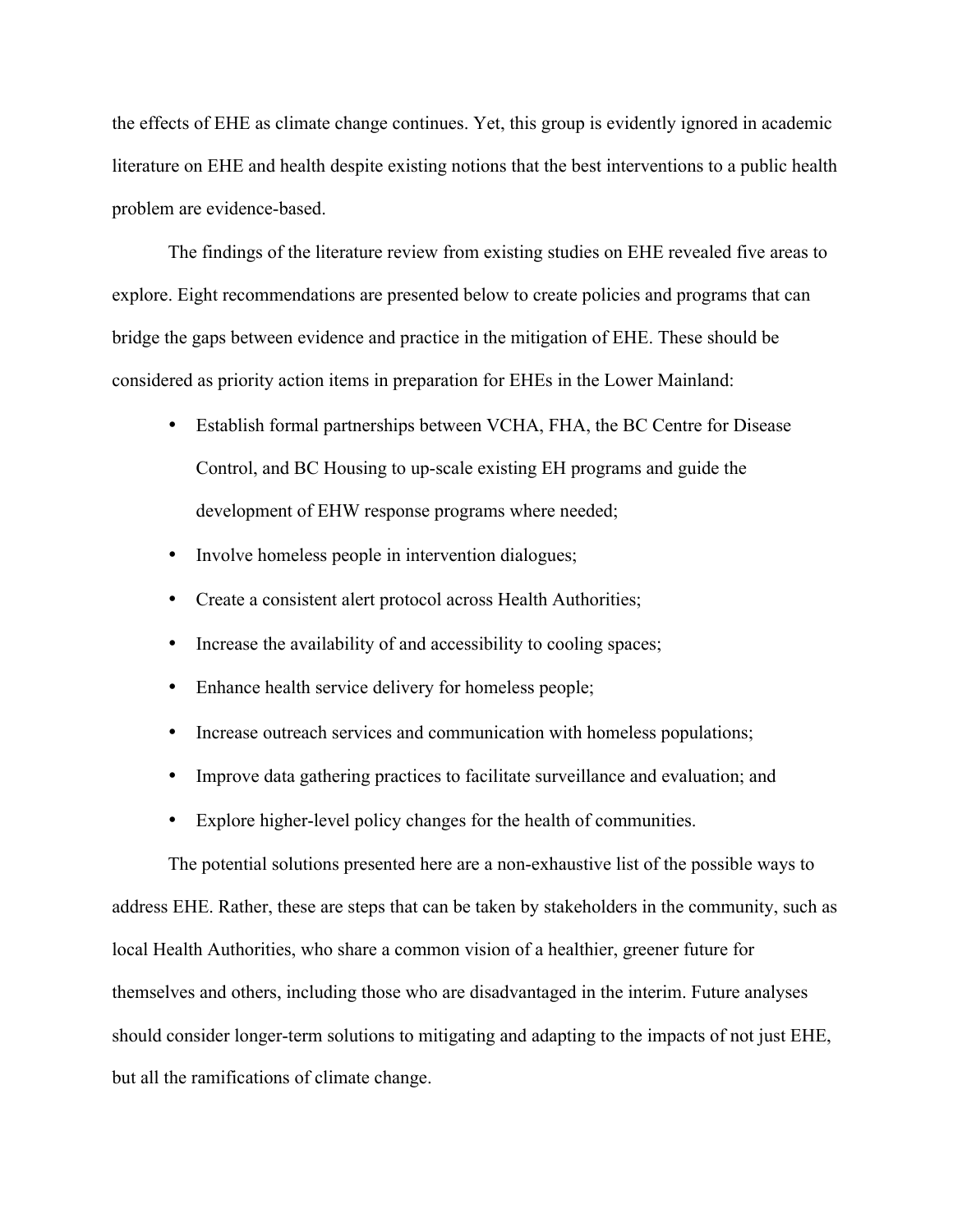# **Acknowledgements**

I would like to thank my Senior Supervisor, Dr. Anne-Marie Nicol, for her guidance and mentorship throughout my journey in the Master of Public Health program. I would also like to extend my gratitude and appreciation for my Practicum Preceptor, Ms. Sue Noga, for her unwavering support during my practicum and beyond. Thank you for opening doors for me in this world of public health practice that I am about to enter.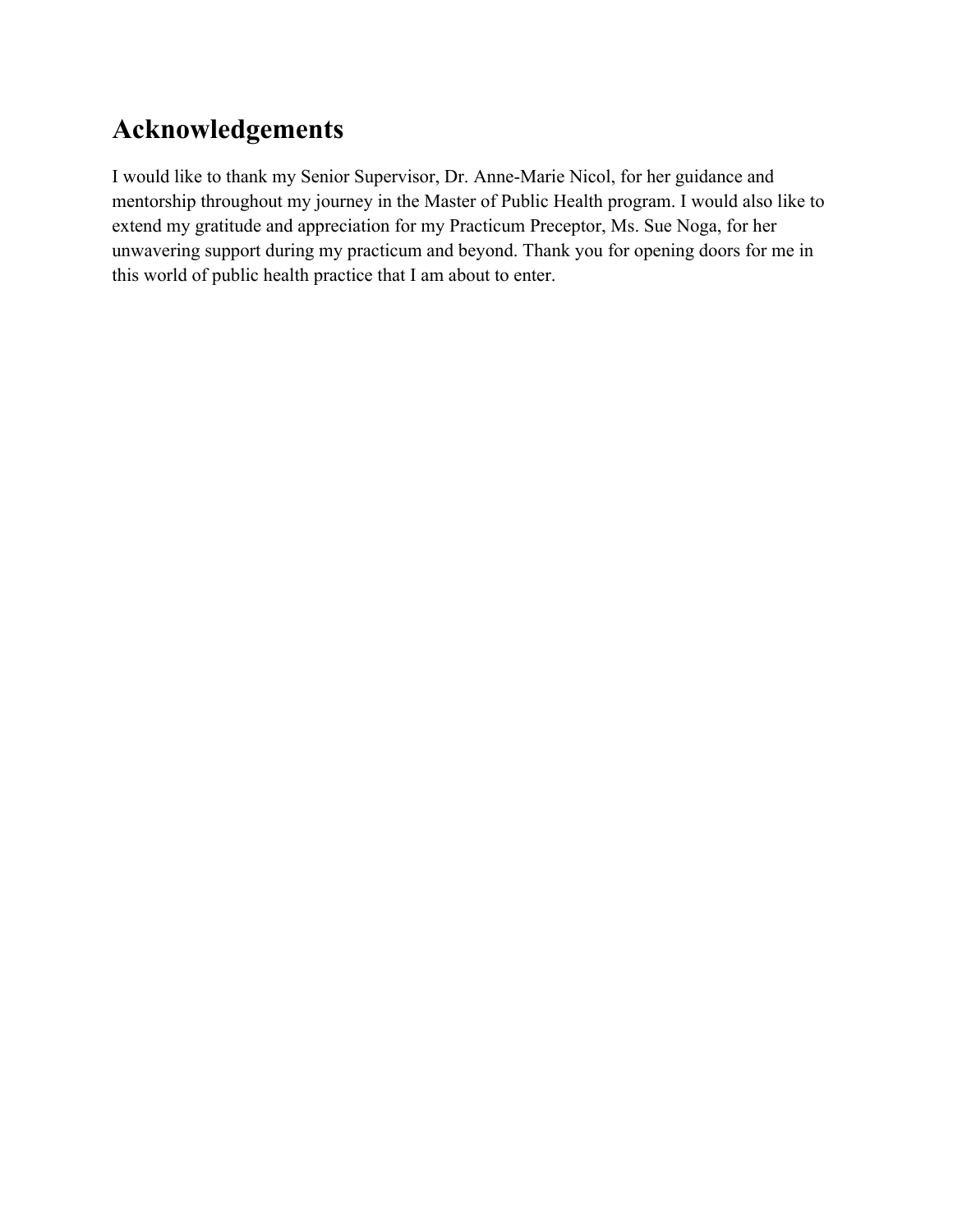# **References**

- (1) Intergovernmental Panel on Climate Change. *Climate Change 2007: The Physical Science Basis.* 2007; Available from: https://www.ipcc.ch/pdf/assessmentreport/ar4/wg1/ar4\_wg1\_full\_report.pdf
- (2) Lemmen DS, Warren FJ, Lacroix J, Bush E. *From Impacts to Adaptation: Canada in a Changing Climate 2007*. Ottawa, ON: Government of Canada. 2008; Available from: https://www.nrcan.gc.ca/sites/www.nrcan.gc.ca/files/earthsciences/pdf/assess/2007/pdf/fu ll-complet\_e.pdf
- (3) Health Canada. *Heat Alert and Response Systems to Protect Health: Best Practices Guidebook*. 2012; Available from: http://www.hc-sc.gc.ca/ewhsemt/alt\_formats/pdf/pubs/climat/response-intervention/response-intervention-eng.pdf
- (4) US Centers for Disease Control and Prevention. *Climate Change and Extreme Heat Events*. n.d.; Available from https://www.cdc.gov/climateandhealth/pubs/ClimateChangeandExtremeHeatEvents.pdf
- (5) Government of Canada. *Extreme heat: heat waves.* 2012; Available from: https://www.canada.ca/en/health-canada/services/sun-safety/extreme-heat-heatwaves.html#b1
- (6) Canadian Environmental Health Atlas. *Heat Waves.* n.d.; Available from: http://www.ehatlas.ca/key-points/90
- (7) Ramin B, Svoboda T. Health of the homeless and climate change. *J Urban Health*. 2009;86(4): 654-664. Available from: doi:10.1007/s11524-009-9354-7
- (8) Girard MC. Determining the Extent of the Problem: The Value and Challenges of Enumeration. *CRSP.* 2006;58: 101-107. Available from file:///Users/edrenecabantog/Downloads/out%20(1).pdf
- (9) Clean Air Partnership. *Climate Change Adaptation and Health Equity: Background Report.* 2011; Available from: http://www.climateontario.ca/doc/ORAC\_Products/TPH/Climate%20Change%20Adaptat ion%20and%20Health%20Equity%20-%20Background%20Report.pdf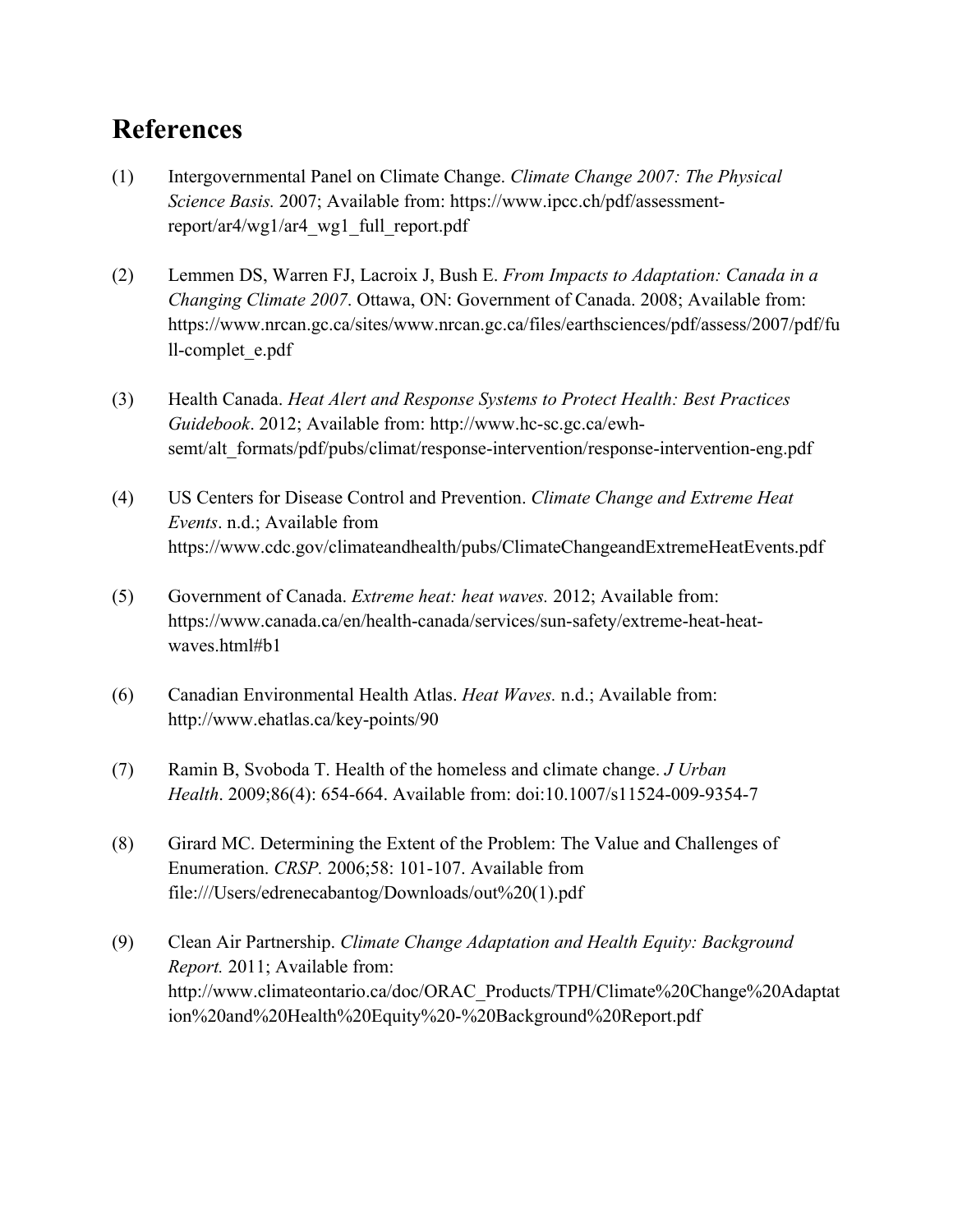- (10) Government of Canada. *First aid advice for sunburn and heat illness.* 2012; Available from: https://www.canada.ca/en/health-canada/services/sun-safety/first-aid-advicesunburn-heat-illness.html
- (11) Canadian Red Cross. *Heat-Related Emergencies: Staying Cool and Hydrated During Canadian Summer.* 2016; Available from: http://www.redcross.ca/training-andcertification/first-aid-tips-and-resources/first-aid-tips/heat-related-emergencies--stayingcool-and-hydrated-in-canadian-summers
- (12) United States Environmental Protection Agency. *Excessive Heat Events Guidebook.* 2006; Available from: https://www.epa.gov/sites/production/files/2016- 03/documents/eheguide\_final.pdf
- (13) The Homeless Hub. Concurrent Disorders. 2017; Available from: http://homelesshub.ca/about-homelessness/substance-use-addiction/concurrent-disorders
- (14) To MJ, Brothers TD, Van Zoost C. Foot Conditions among Homeless Persons: A Systematic Review. *PLoS ONE*. 2006;11(12): e0167463. Available from: doi:10.1371/journal.pone.0167463
- (15) Fraser AM, Chester MV, Eisenman D, Hondula DM, Pincetl SS, English P, Bondank E. Household accessibility to heat refuges: Residential air conditioning, public cooled space, and walkability. *Env Plann B Plann Des..* 2016;0(0): 1-20. Available from: doi: 10.1177/0265813516657342
- (16) Wiecha JL, Dwyer JT, Dunn-Strohecker M. Nutrition and health services needs among the homeless. *Public Health Rep*. 1991;106(4): 364-374. Available from: https://www.ncbi.nlm.nih.gov/pmc/articles/PMC1580272/
- (17) Brown RT, Hemati K, RileyED, Lee CT, Ponath C, Tieu L et al. Geriatric Conditions in a Population-Based Sample of Older Homeless Adults. *Gerontologist*. 2016;(00)00: 1-10. Available from: doi:10.1093/geront/gnw011
- (18) Lee RA, Schreck CJ. Danger on the Streets: Marginality and Victimization Among Homeless People. *Am Beh Sci*. 2005;48(8): 1055-1081. Available from: http://journals.sagepub.com.proxy.lib.sfu.ca/doi/pdf/10.1177/0002764204274200
- (19) City of Vancouver. *Review of Preparedness and Response Services During Extreme Weather.* 2010; Available from http://council.vancouver.ca/20100706/documents/rr1.pdf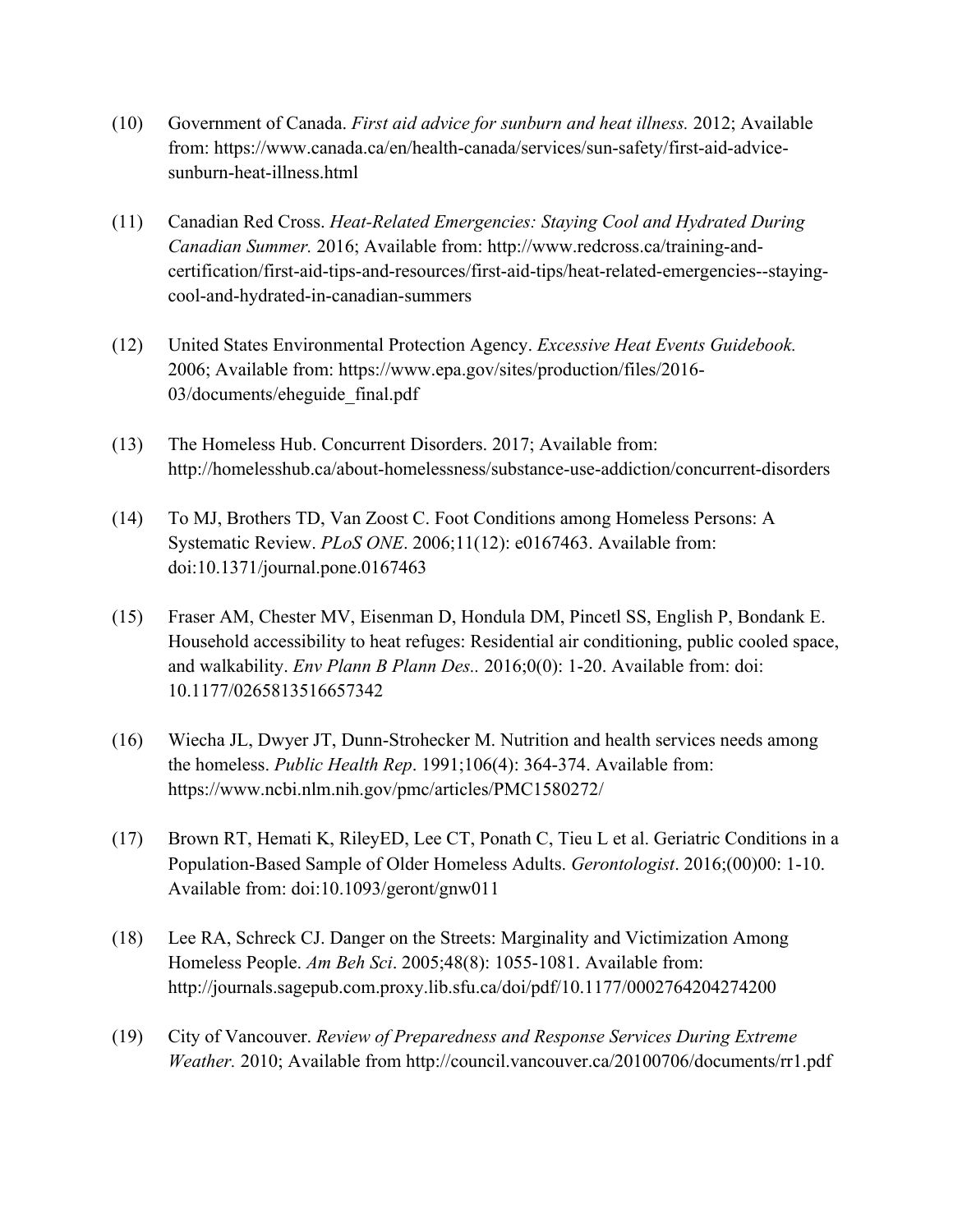- (20) Uejio CK, Wilhelmi OV, Golden JS, Mills DM, Gulino SP, Samenow JP. Intra-urban societal vulnerability to extreme heat: The role of heat exposure and the built environment, socioeconomics, and neighborhood stability. *Health Place*. 2011;17(2): 498-507. Available from: doi:http://dx.doi.org.proxy.lib.sfu.ca/10.1016/j.healthplace.2010.12.005
- (21) Eisenman DP, Wilhalme H, Tseng C, Chester M, English P, Pincetl S et al. Heat death associations with the built environment, social vulnerability and their interactions with rising temperature. *Health Place.* 2016;41: 88-99. Available from: doi:http://dx.doi.org.proxy.lib.sfu.ca/10.1016/j.healthplace.2016.08.007
- (22) Loughnan M, Nicholls N, Tapper NJ. Mapping heat health risks in urban areas. *Int J Popul Res*; 2012: 1-12. Available from: doi: http://dx.doi.org.proxy.lib.sfu.ca/10.1155/2012/518687
- (23) Papathoma-Koehle M, Promper C, Bojariu R, Cica R, Sik A, Perge K, Glade T. A common methodology for risk assessment and mapping for southeast Europe: An application for heat wave risk in Romania. *Nat Hazards*. 2016;82(1): 89-109. Available from: doi:10.1007/s11069-016-2291-3
- (24) Aminipouri M, Knudby A, Ho HC. Using multiple disparate data sources to map heat vulnerability: Vancouver case study. *Can Geogr.* 2016;30(6): 356-368. Available from: doi:10.1111/cag.12282
- (25) Koutsavlis AT, Kosatsky T. Environmental-temperature injury in a Canadian metropolis. *J Env Health.* 2003;66(5): 40-45. Available from: http://proxy.lib.sfu.ca/login?url=http://search.ebscohost.com.proxy.lib.sfu.ca/login.aspx? direct=true&db=a9h&AN=11571640&site=ehost-live
- (26) Coates L, Haynes K, O'Brien J, McAneney J, de Oliveira FD. Exploring 167 years of vulnerability: An examination of extreme heat events in Australia 1844–2010. *Env Sci Pol.* 2014;42: 33-44. Available from: doi:http://dx.doi.org.proxy.lib.sfu.ca/10.1016/j.envsci.2014.05.003
- (27) Johnson MG, Brown S, Archer P, Wendelboe A, Magzamen S, Bradley KK. Identifying heat-related deaths by using medical examiner and vital statistics data: Surveillance analysis and descriptive epidemiology — Oklahoma, 1990–2011. *Env Res*. 2016;150 30- 37. Available from: doi:http://dx.doi.org.proxy.lib.sfu.ca/10.1016/j.envres.2016.05.035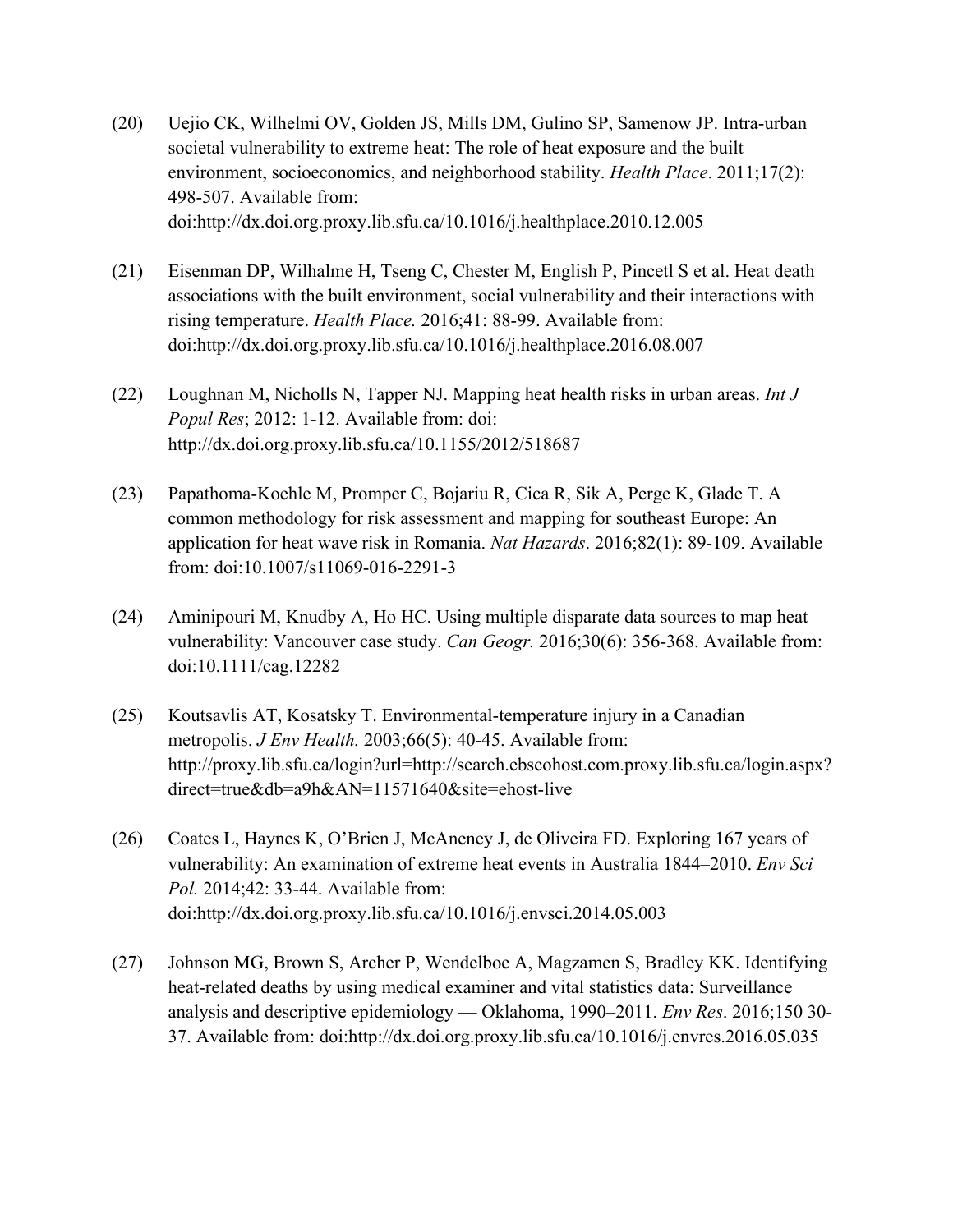- (28) Chuang W, Gober P, Chow, WTL, Golden J. Sensitivity to heat: A comparative study of Phoenix, Arizona and Chicago, Illinois (2003–2006). *Urban Climate*. 2013;5: 1-18. Available from: doi:http://dx.doi.org.proxy.lib.sfu.ca/10.1016/j.uclim.2013.07.003
- (29) Chen H, Wang J, Li Q, Yagouti A, Lavigne E, Foty R et al. Assessment of the effect of cold and hot temperatures on mortality in Ontario, Canada: A population-based study. *CMAJ* Open. 2016;4(1): E48. Available from: doi: 10.9778/cmajo.20150111.
- (30) Rhodes KV, Pollock DA. The future of emergency medicine public health research. *Emerg Med Clin North Am*. 2006;24(4): 1053-73. Available from: http://repository.upenn.edu/cgi/viewcontent.cgi?article=1108&context=spp\_papers
- (31) Yardley J, Sigal RJ, Kenny GP. Heat health planning: The importance of social and community factors. *Glob Environ Chang*. 2011;21(2): 670-679. Available from: doi:http://dx.doi.org.proxy.lib.sfu.ca/10.1016/j.gloenvcha.2010.11.010
- (32) Harlan SL, Declet-Barreto J, Stefanov WL, Petitti DB. Neighborhood effects on heat deaths: Social and environmental predictors of vulnerability in Maricopa County, Arizona. *Environ Health Persp.* 2013;121(2): 197-204. Available from: doi:10.1289/ehp.1104625
- (33) Karner A, Hondula DM, Vanos JK. Heat exposure during non-motorized travel: Implications for transportation policy under climate change. *J Transp Health*. 2015;2(4): 451-459. Available from: doi: http://dx.doi.org.proxy.lib.sfu.ca/10.1016/j.jth.2015.10.001
- (34) Graham DA, Vanos JK, Kenny NA, Brown RD. The relationship between neighbourhood tree canopy cover and heat-related ambulance calls during extreme heat events in Toronto, Canada. *Urban For Urban Greening*. 2016;20: 180-186. Available from: doi: http://dx.doi.org.proxy.lib.sfu.ca/10.1016/j.ufug.2016.08.005
- (35) Klein Rosenthal J, Kinney PL, Metzger KB. Intra-urban vulnerability to heat-related mortality in New York City, 1997–2006. *Health Place*. 2014;30: 45-60. Available from: doi:http://dx.doi.org.proxy.lib.sfu.ca/10.1016/j.healthplace.2014.07.014
- (36) Cusack L, van Loon A, Kralik D, Arbon P, Gilbert S. Extreme weather-related health needs of people who are homeless. *Aust J Prim Health,* 2013;19(3): 250-255. Available from doi: 10.1071/PY12048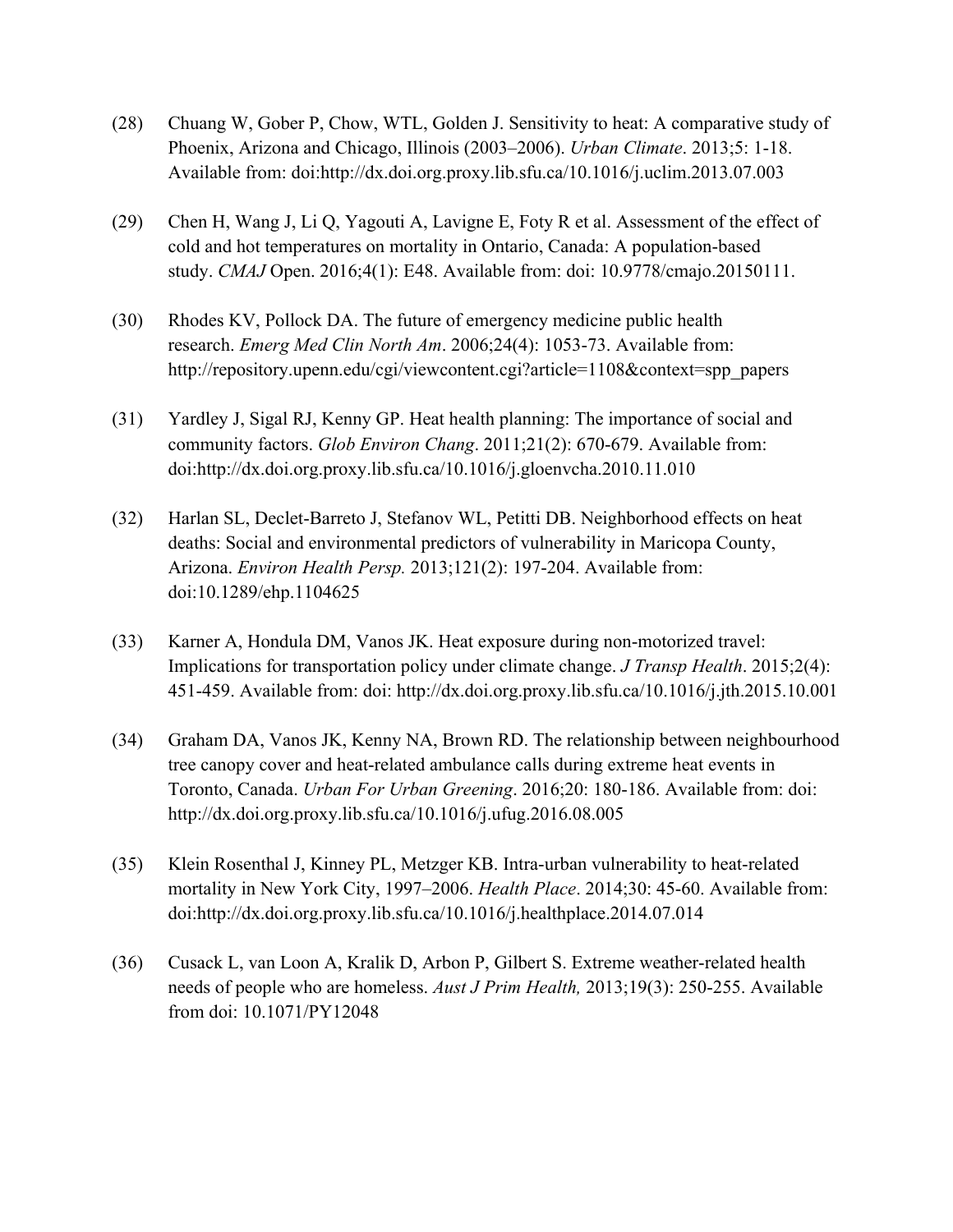- (37) Nicolay, M, Brown LM, Johns R, Ialynytchev A. A study of heat related illness preparedness in homeless veterans. *Int J Disaster Risk Reduct.* 2016;18: 72-74. Available from: doi:http://dx.doi.org.proxy.lib.sfu.ca/10.1016/j.ijdrr.2016.05.009
- (38) Schuch G, Serrao-Neumann S, Choy DL. Managing health impacts of heat in southeast Queensland, Australia. *Disaster Health*. 2014;2(2): 82-91. Available from: doi:http://dx.doi.org.proxy.lib.sfu.ca/10.4161/2167549X.2014.960717
- (39) Bassil KL, Cole DC. Effectiveness of public health interventions in reducing morbidity and mortality during heat episodes: A structured review. *Int J Environ Res Public Health*. 2010;7(3): 991-1001. Available from: doi:10.3390/ijerph7030991
- (40) Zuo J, Pullen S, Palmer J, Bennetts H, Chileshe N, Ma T. Impacts of heat waves and corresponding measures: A review. *J Clean Prod.* 2015;92: 1-12. Available from: doi:http://dx.doi.org.proxy.lib.sfu.ca/10.1016/j.jclepro.2014.12.078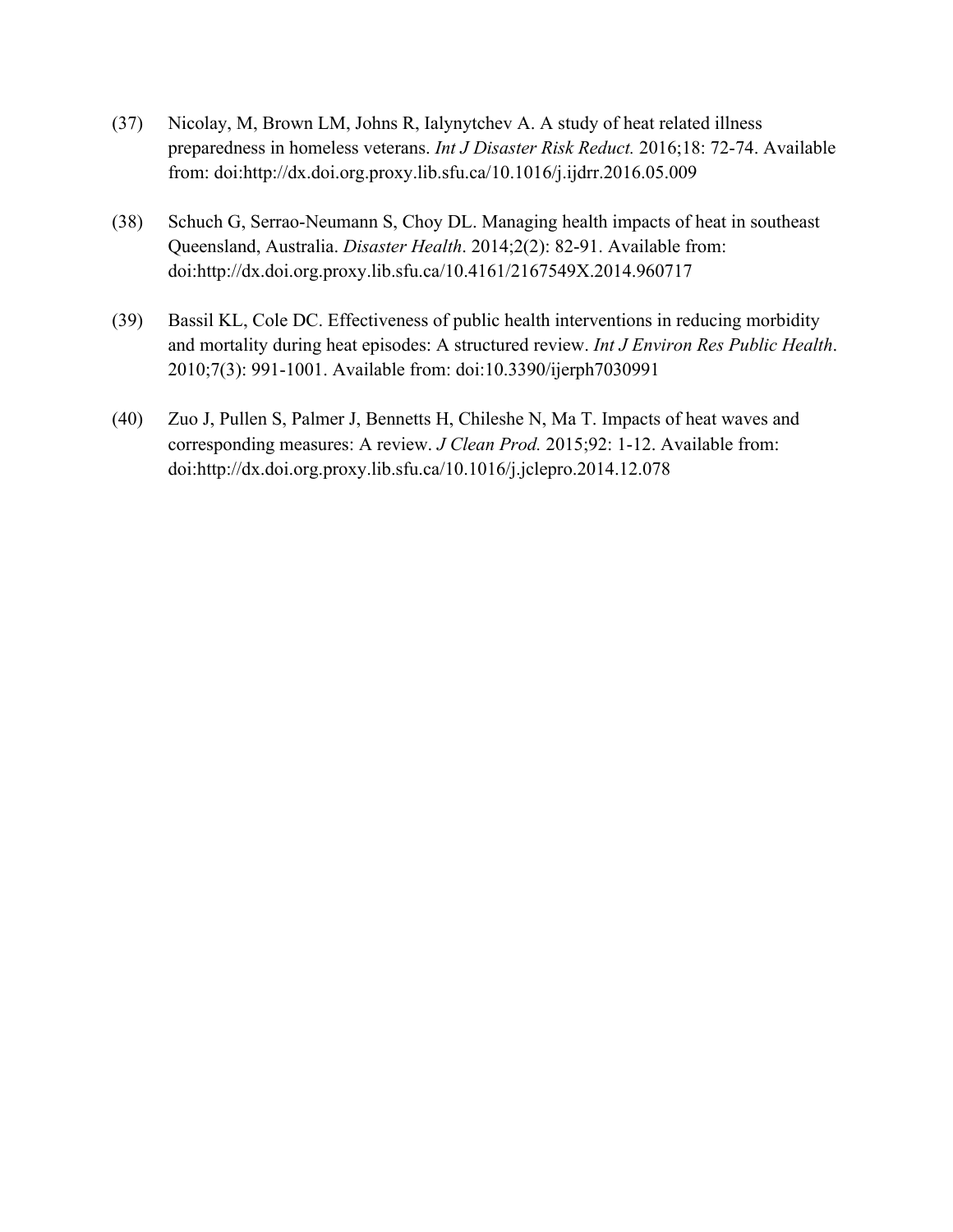# **Appendix A – Search Strategy**

| <b>Database</b>               | <b>Search Terms</b>                                                      | No. of<br><b>Results</b> |
|-------------------------------|--------------------------------------------------------------------------|--------------------------|
| <b>Google Scholar</b>         | - "Extreme heat" and "homelessness" and response plans and interventions | 236                      |
|                               | - "Heat injury" or "heat toxicity" and "homeless*"                       | 36                       |
| <b>Medline (PubMed)</b>       | - "Extreme heat" and "homeless*"                                         | 3                        |
|                               | - "Climate change" and "homeless*"                                       | 8                        |
|                               | - "Heat waves" and "homeless*"                                           |                          |
| <b>Science Direct</b>         | - "Extreme heat" and "homelessness"                                      | 20                       |
|                               | - "Extreme heat" and "homeless*" and response plans and interventions    | 23                       |
|                               | - "Heat injury" or "heat toxicity" and "homeless*"                       | 2                        |
| <b>CINAHL Complete</b>        | - "Extreme heat" and "homeless*"                                         | 18                       |
|                               | - "Heat waves" and "homeless*"                                           | 15                       |
|                               | - "Heat injury" or "heat toxicity" <i>and</i> "vulnerable populations"   | 31                       |
| <b>Web of Science</b>         | - "Extreme heat" and "homeless*"                                         | $\overline{2}$           |
|                               | - "Heat waves" and "homeless*"                                           | 3                        |
| Total no. of relevant results |                                                                          |                          |

Inclusion criteria were specified to articles published from 2000 and onwards, written in English, and contained full text. For searches where publications were available, a total of 398 results were returned. Articles' titles and abstracts were screened for relevance to the topic of EHE and potentially applicable content to homelessness. Out of those that appeared to be relevant in the subsequent screening process, 55 duplicate articles were identified and excluded. The remaining 320 articles were deemed irrelevant to the topic at hand and also excluded. In the end, 23 articles were determined to be of value for further reading.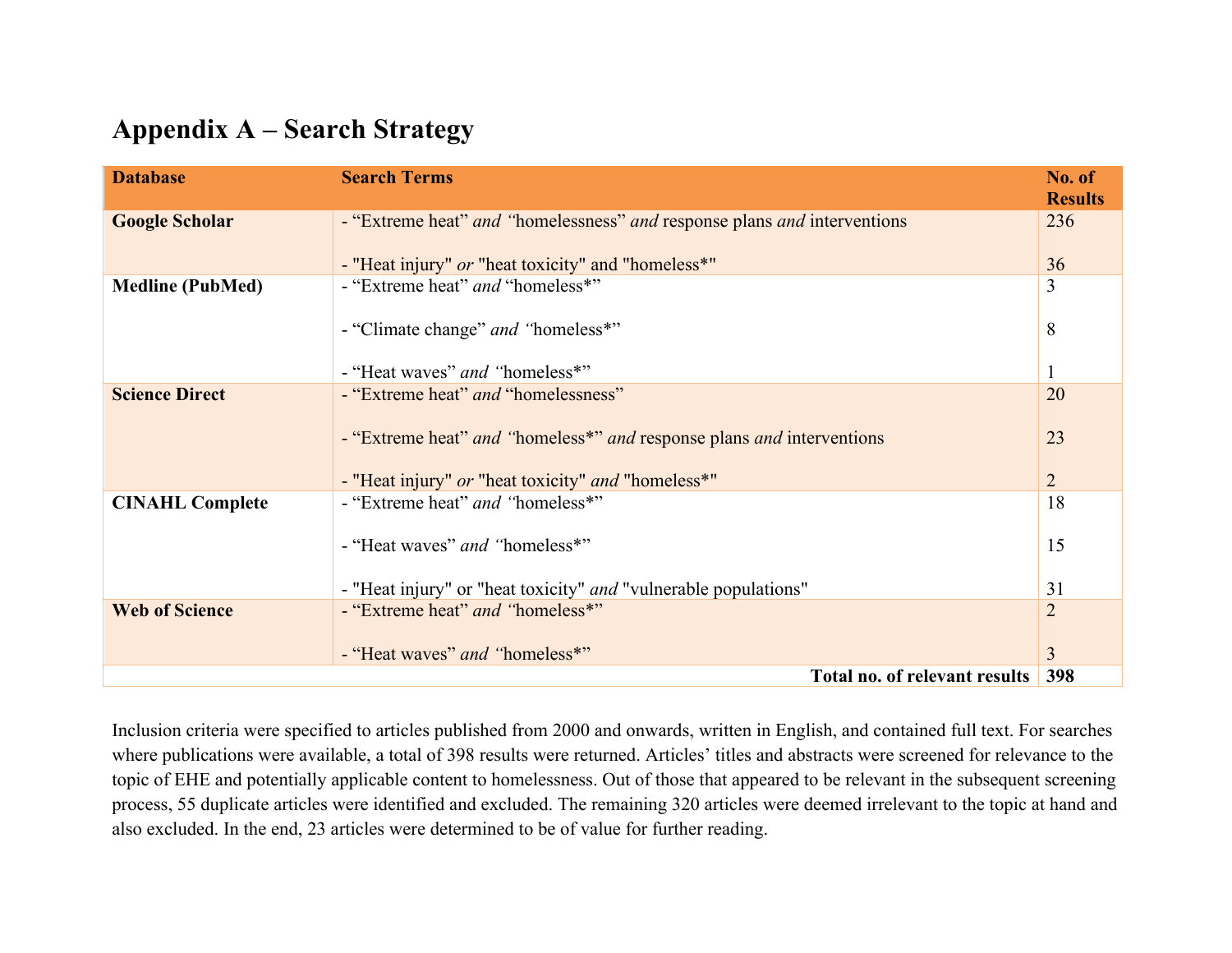# **Appendix B – Publication details of studies reviewed**

| <b>Title</b>                                                                                                                                  | <b>Authors</b>                                                                                               | Year<br><b>Published</b> | <b>Country of</b><br>Origin |
|-----------------------------------------------------------------------------------------------------------------------------------------------|--------------------------------------------------------------------------------------------------------------|--------------------------|-----------------------------|
| Using multiple disparate data sources to map heat<br>vulnerability: Vancouver case study                                                      | Aminipouri, M., Knudby, A., & Ho, H. C.                                                                      | 2016                     | Canada                      |
| Effectiveness of public health interventions in<br>reducing morbidity and mortality during heat<br>episodes: A structured review              | Bassil, K. L., & Cole, D. C.                                                                                 | 2010                     | Canada                      |
| Assessment of the effect of cold and hot temperatures<br>on mortality in Ontario, Canada: A population-based<br>study                         | Chen, H., Wang, J., Li, Q., Yagouti, A., Lavigne, E.,<br>Foty, $R_{\cdot}$ , $\ldots$ Copes, $R_{\cdot}$     | 2016                     | Canada                      |
| Sensitivity to heat: A comparative study of Phoenix,<br>Arizona and Chicago, Illinois (2003–2006)                                             | Chuang, W., Gober, P., Chow, W. T. L., & Golden, J.                                                          | 2013                     | <b>USA</b>                  |
| Exploring 167 years of vulnerability: An examination<br>of extreme heat events in Australia 1844–2010                                         | Coates, L., Haynes, K., O'Brien, J., McAneney, J. &<br>de Oliveira, F. D.                                    | 2014                     | Australia                   |
| Extreme weather-related health needs of people who<br>are homeless                                                                            | Cusack, L., van Loon, A., Kralik, D., Arbon, P. &<br>Gilbert, S.                                             | 2013                     | Australia                   |
| Heat death associations with the built environment,<br>social vulnerability and their interactions with rising<br>temperature                 | Eisenman, D. P., Wilhalme, H., Tseng, C., Chester,<br>M., English, P., Pincetl, S.,  Dhaliwal, S. K.         | 2016                     | <b>USA</b>                  |
| Household accessibility to heat refuges: Residential<br>air conditioning, public cooled space, and walkability                                | Fraser, A. M., Chester, M. V., Eisenman, D.,<br>Hondula, D. M., Pincetl, S. S., English, P. &<br>Bondank, E. | 2016                     | <b>USA</b>                  |
| The relationship between neighbourhood tree canopy<br>cover and heat-related ambulance calls during<br>extreme heat events in Toronto, Canada | Graham, D. A., Vanos, J. K., Kenny, N. A., & Brown,<br>R. D.                                                 | 2016                     | Canada                      |
| Neighborhood effects on heat deaths: Social and<br>environmental predictors of vulnerability in Maricopa<br>County, Arizona                   | Harlan, S. L., Declet-Barreto, J., Stefanov, W. L. &<br>Petitti, D. B.                                       | 2013                     | <b>USA</b>                  |
| Identifying heat-related deaths by using medical                                                                                              | Johnson, M. G., Brown, S., Archer, P., Wendelboe,                                                            | 2016                     | <b>USA</b>                  |